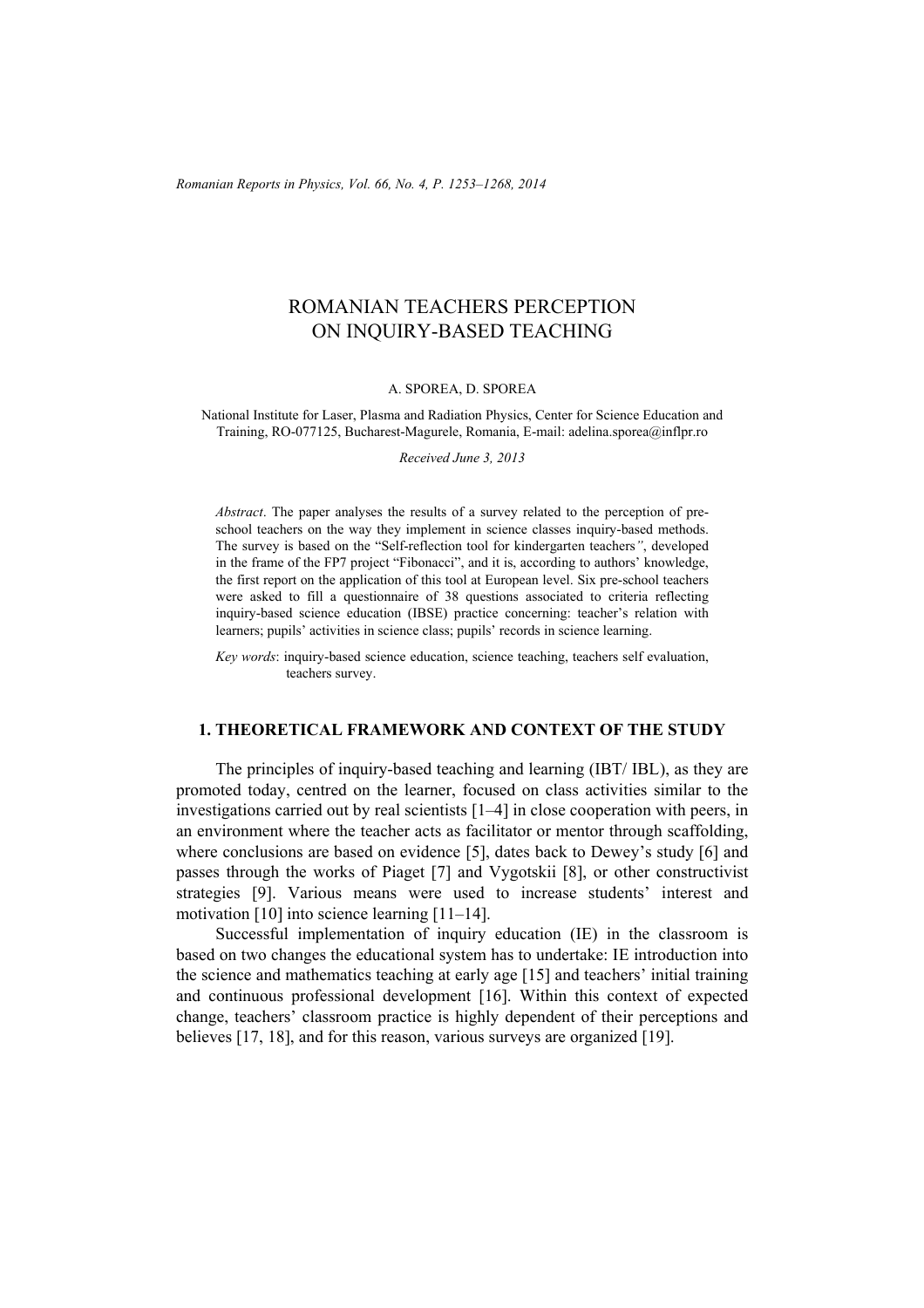The Center for Science Education and Training (CSET) is managing at national level the research project "i-BEST, Inquiry-Based Education in Science and Technology". Previously, CSET coordinated Romanian schools participation to the FP7 project "Fibonacci" [20]. The present study reports the results of a selfevaluation tool for teachers, as it was used in the assessment of the pre-school teachers' IBSE practice. The survey results are discussed in connection to IBSE principles as stated in the relevant literature.

### **2. RESEARCH APPROACH AND METHODOLOGY**

The objectives of this investigation refer to Romanian pre-school teachers' perception on the way they apply IBSE principles in their classes. The research questions are: "What are teachers' approaches in building new knowledge based on children previous knowledge?"; "How much teachers encourage pupils to run their own investigations?"; "How teachers guide children in formulating their own conclusions?"; "How much pupils' collaboration is encouraged?".

A survey was organized for pre-school, primary school and lower secondary school teachers volunteering to participate to the "i-BEST" project. Six of the preschool teachers, from Bucharest and different counties of Romania, provided comments to their questionnaires answers.

 For this survey the "Self-Reflection Tool for Teachers" was used, as published in the "Tools for Enhancing Inquiry in Science Education" brochure [21], a research document issued in the frame of the Fibonacci project. The "Self-Reflection Tool for Teachers" section of the brochure defines the objective of this tool as "a list of indicators for judging the implementation of inquiry-based teaching through self-analysis of classroom practices". This list includes criteria to which teachers have to answer in order to be able of self-assessment of their approach in inquiry based teaching. The criteria are organized into three sets: teacher's relation with learners; pupils' activities in science class; pupils' records in relation to science learning, and they are available in Romanian [22].

The present paper addresses *only the survey of pre-school teachers* in relation to their IBSE practice in the classroom. Comments included into this study are associated to codes assigned to each participant teacher (*i.e.* PS1 – the answer of the first pre-school teacher'). To authors' best knowledge, this is the first report on the use of Fibonacci self-assessment tool from its launch in 2012.

# **3. FINDINGS AND ANALYSIS**

In order to obtain an inside view on teachers believes in relation to IBSE practice *only the answers which include comments* are considered, for further analysis and data interpretation, as far as they reflect teachers' attitudes,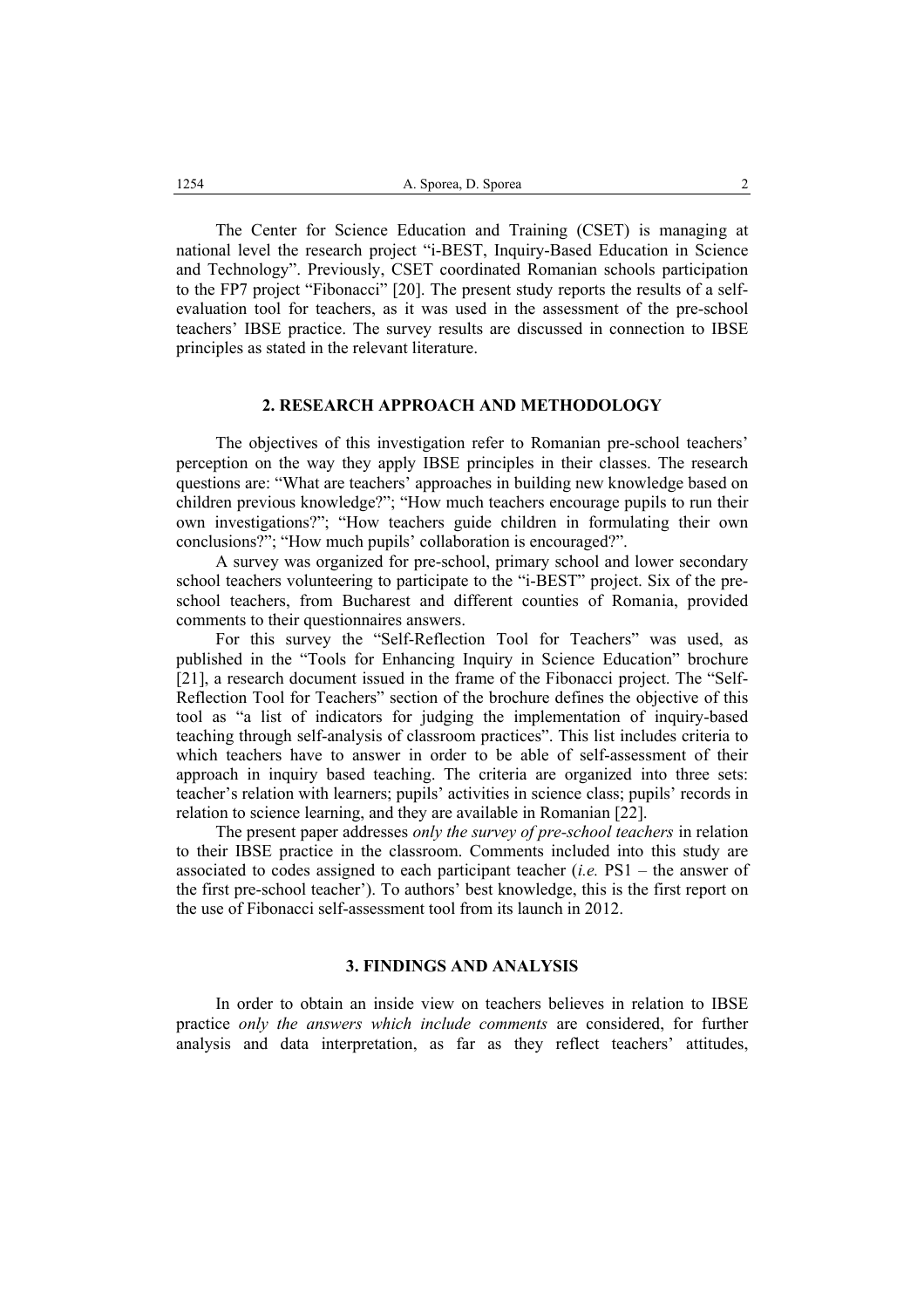perceptions, interpretation of the official policy, practice, etc. Because of the limited space allowed for the paper *only answers relevant to the study* are reproduced here, but all other answers were considered in the qualitative analysis and cited as appropriate. These additional answers along with the number of respondents who included in their answers comments to each criterion can be found as supplementary material on the project web site [22].

# 3.1. TEACHER – CHILD INTERACTIONS: BUILDING KNOWLEDGE ON CHILDREN'S OWN IDEAS

 **Criterion 1a**: "Did you ask questions requiring children to give their existing ideas?"

PS1: "Open questions are the only ones that lead to the discovery of responses by children. They can be formulated in a way to conduct the *investigation in the right direction without limiting children's contribution to the investigation*".

 PS2: "*By the way a child gives an answer, the teacher can identify the knowledge that the child holds (in the investigation or in general).* 

PS5: "*Because I work with a group of children of different ages (from 3 years to 6 years old), at the German speaking department, it is very important to me that pupils express themselves by using sentences.* 

The teacher has to refer to open questions asked during the lesson, expecting from the children a more or less structured answer. Two out of five respondents referred to children questioning as a means to engage them into the learning process, as teachers use this procedure for guided inquiry (PS1) or formative assessment purposes (PS2). The other teachers perceive questioning less connected to inquiry and more as an opportunity to correct and improve language skills (PS5). In any case, at this age cross-curricular inquiry (*i.e.* science and language) plays a vital role in improving children literacy and communication skills. In this context, combining the two pedagogical approaches along with science teaching into a multilingual classroom can be considered as part of an IBSE strategy. An interesting idea comes from PS5 who mixes children of different ages who have to come together to a common understanding, learning one from the other. Building new knowledge on children initial ideas is one of the driving forces of IBSE [23, 24].

 **Criterion 1b**: "Did you help children to formulate their ideas clearly?"

 PS1: "*Addressing additional questions or by suggesting words to be used, children can be helped to clarify the meanings. Surprisingly, they often express in simple words scientific truths*."

 PS2: "*Always I try to create the atmosphere for the exchange of information between children. I think that's one of the most effective methods to learn new things and to identify starting points for additional research.*"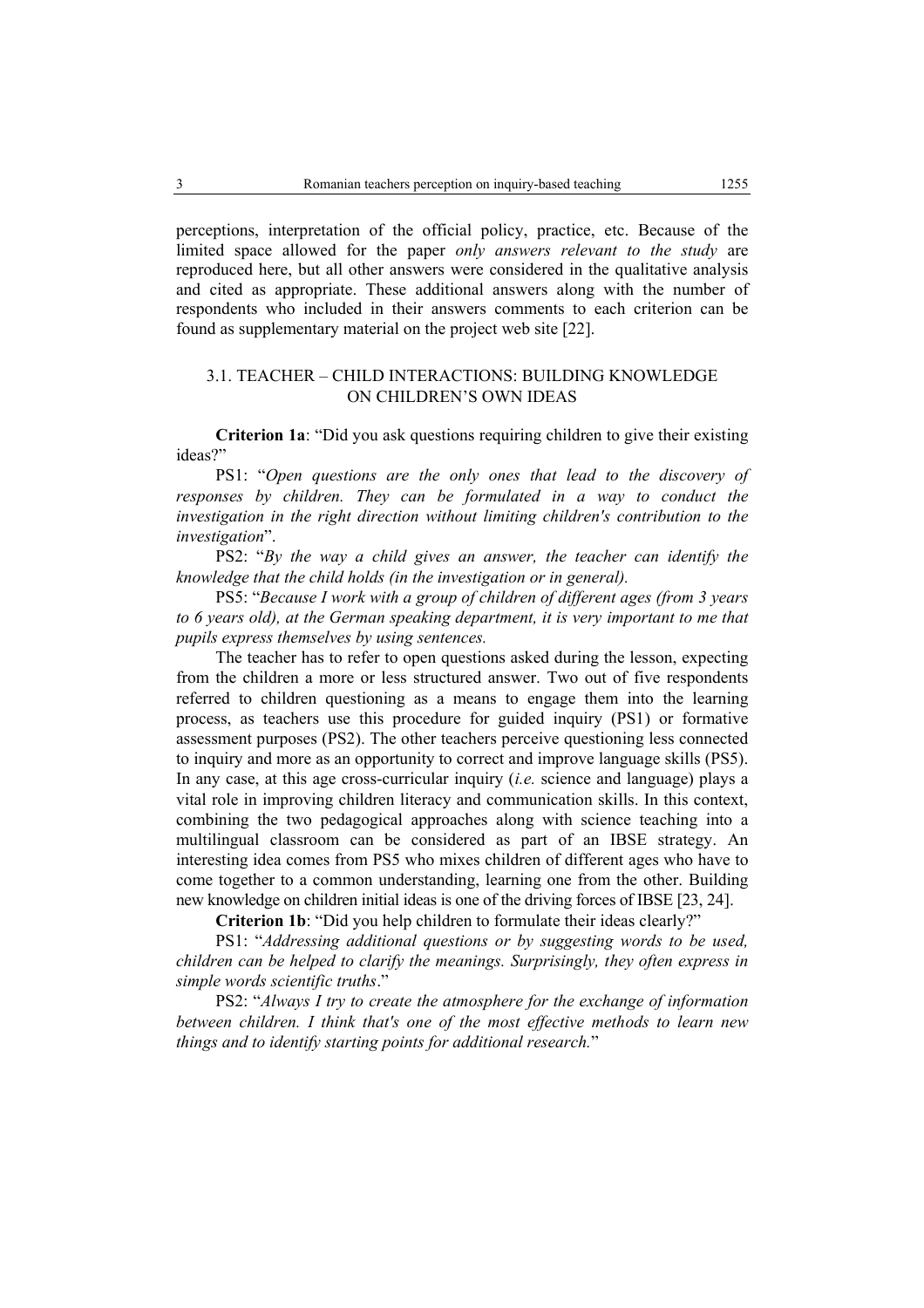PS3: "*As they present their ideas along with the entire group or individually in front of the class, always appears an opportunity to learn one from the other*."

 It is presumed that teachers put additional questions to children in order to push them to offer some explanations and give them time for thinking and even to consult each other in small group work. Almost all answers support language learning and the proper use of terminology as a good vehicle to transmit scientific ideas or to clarify employed concepts [25]. The answers exemplify the three roles of language in science learning: a "system for the transmission of information" (PS1), an "interpretative system for making sense of experience" (PS2), a "tool for participation in communities of practice" (PS3) [26]. Such verbal interaction can occur either during small group discussions (PS3), during the individual or group presentation of results (PS3) or even during occasional exchange of opinions among children (PS2) [27]. PS1 highlights the fact that may be complicated concepts can and have to be presented in simple words. Learning from mistakes is considered also a good opportunity to enrich somebody knowledge. Additional questions are a mean to clarify some terminology or concepts, by involving the child to structuring an explanation (PS1).

 **Criterion 1c**: "Did you provide children with positive feedback on how to review or take their ideas further?"

 PS1: "*It is important during the investigation to remember and remind the starting point: the question and the assumptions that led to the investigation. This helps them, orders and clarifies their ideas, brings changes in the planned implementation of the experiment*."

 PS3: "*Guiding children throughout the learning / evaluation process has to be done permanently, to achieve a better understanding of the transmitted knowledge or to perform the tasks as accurate as possible*."

 The teacher has to refer to pupils ideas in order to encourage them to pursue their thoughts. The answer to this question indicates some sort of confusion among teachers. PS1 is closer to an answer reflecting her intention to encourage children to continue on their own ideas and solutions. She insists on reiterating the problems to be solved and the proposed solutions to be tested. The guiding role of the teacher in the process of learning comes one more time into discussion (PS2). The third answer reflects teacher understanding of her role in directing children's activities.

# 3.2. TEACHER – CHILD INTERACTIONS: SUPPORTING CHILDREN'S INVESTIGATIONS

#### **Criterion 2a**: "Did you encourage children to ask questions?"

 PS1: "*Such type of questions allows children to identify future directions for the development of the investigation and to contribute to the planning of activities to be conducted in the best interest of children, according to their knowledge*." PS3: "*The most effective method of learning is to encourage children to ask*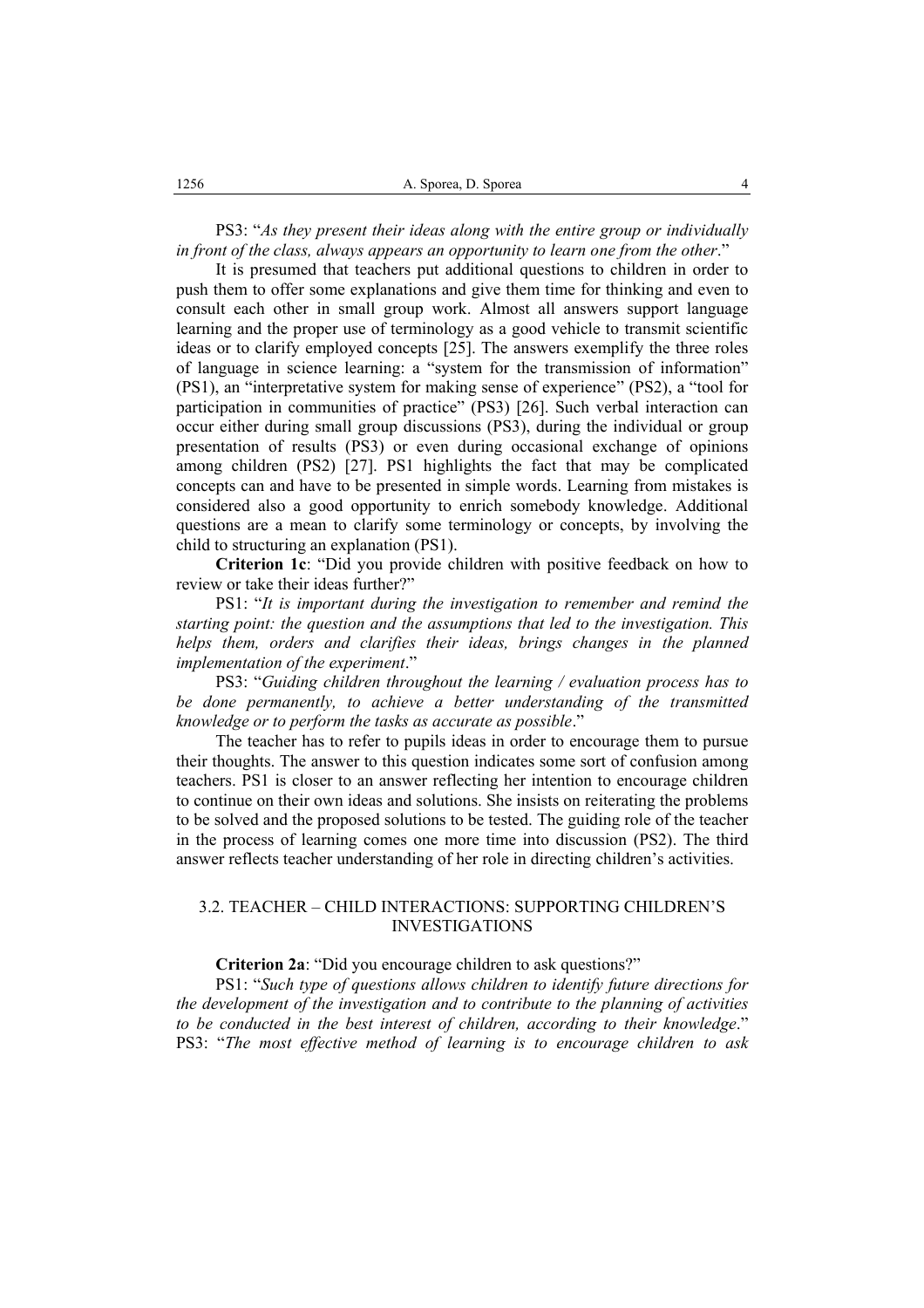*questions; in this way, the teacher has the opportunity to discover what the issues kids do not understand are*."

 PS5: "*In fact, this is the most stimulating factor for their interest, as problems to be solved emerge; kids are interested to know the answers, so they always express a desire to learn more about such subjects*."

The teacher tries to educate children to formulate their own questions [27]. Most of the teachers are aware about the power of children formulated questions in increasing their interest and enhancing their commitment to the tasks to be solved (PS5, PS6). Pupils formulated questions can be a driving force for further extension of their interest and efforts (PS1). Questions initiated by children have the power to reveal their understanding on some subject (PS6). Children questions can be another opportunity for the teacher to hold back and just guide pupils' activities.

*Criterion 2c*: "Did you encourage children to make predictions?"

 PS1: "*Children need to understand that the craziest ideas can sometime prove scientifically correct. Practically, it might be that there are no wrong ideas, may be their validity had not been demonstrated yet…*."

 PS3: "*It is very important to encourage children in doing this; it is an opportunity for them to understand more easily the contents*."

PS6: "*Hypotheses can help avoiding some mistakes and to correct some failures*."

The teacher has to provide to the child the opportunity to express his/her opinion on the outcomes of an investigation, to formulate some hypothesis [28]. The inquiry step of formulating predictions seems to be an important issue for the participants. PS1 is right when highlighting the innovative character of the inquiry, to provide to the researcher a better understanding of an unknown phenomenon. They consider the hypothesis as one of the guiding principles of investigative work. Formulating hypotheses help children to organize their activity (PS2), to understand new content (PS3). In early education, the investigation premises are expressed usually in oral form. It is questionable the assumption that formulating a hypothesis helps the investigator to avoid possible mistakes (PS6). At this point it is a misunderstanding from the part of the teacher concerning the role played by a prediction in a research project. Within this context, some teachers (PS2) encourage pupils to explain the investigation they are carrying out and to make a projection on the expected results (PS2).

*Criterion 2d: "Did you involve children in planning investigations?"* 

PS1: "Of course if the teacher controls totally the experimental work a lot of *headaches can be avoided (i.e. loss of material made available to children, the annoyance caused in the classroom, etc*."

 PS2: "*Once the children consider themselves as the initiators of investigation they see the planning of the investigations as natural to be set-up by them.*"

The teacher has to suggest a plan and ask children for approval after understanding it. Planning an investigation is one of the process skills targeted to be developed through inquiry teaching [27, 28]. The respondents consider that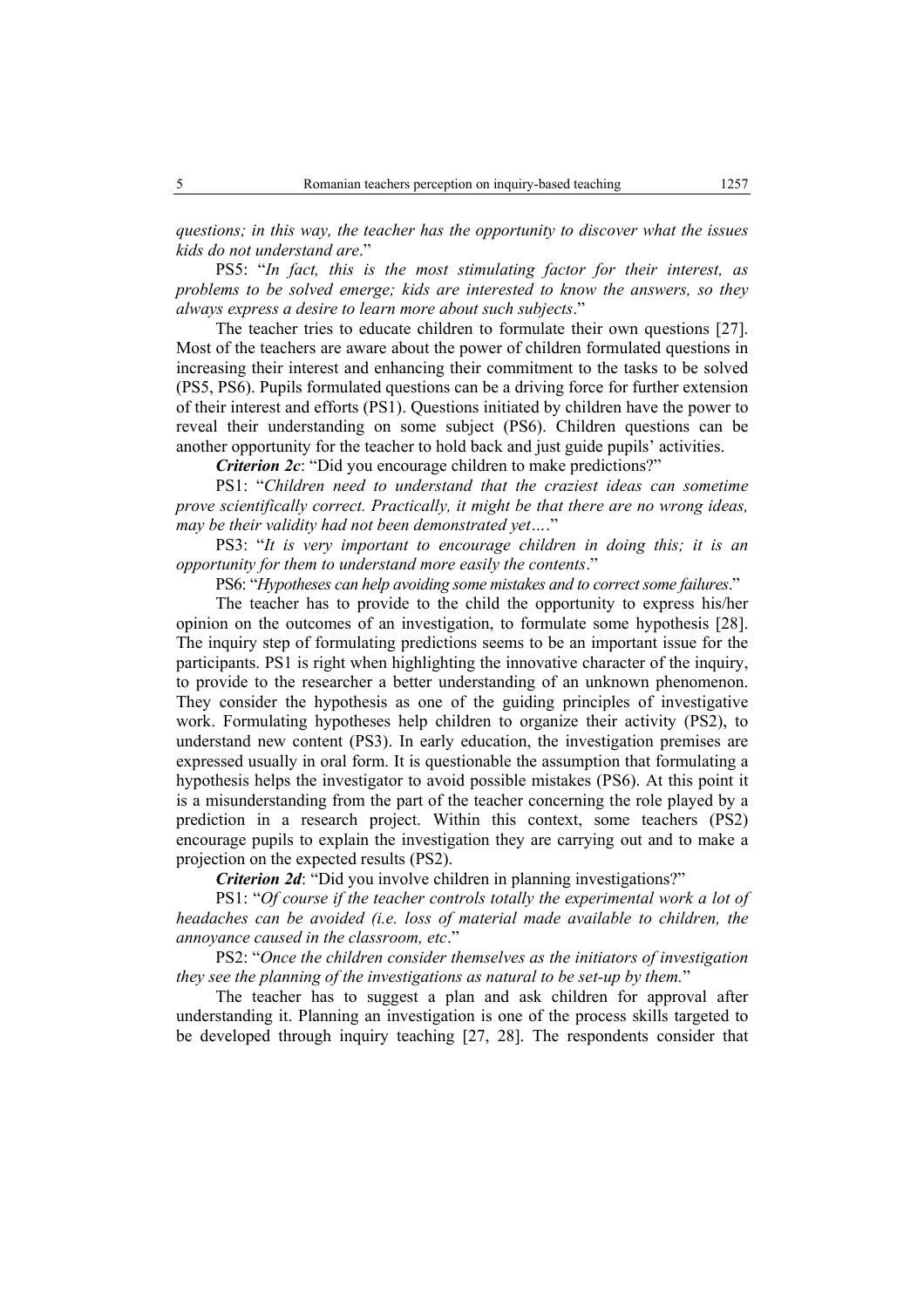involving pupils in planning the investigation is the best way to catch their interest and participation (PS1). A tension emerges here as the teacher has to choose between a tight control of the class, in a traditional science teaching, and a permissive approach when children are given room to manifest themselves more creatively. This last mentioned approach makes possible teacher's mentoring/ supervising/ scaffolding with less intervention (PS2) [24, 25].

*Criterion 2f:* "Did you encourage children to check their results or observations?"

 PS1: "*In carrying out the measurements and observations we rely on the five senses. Disclosing the sources of error and identifying the correct results are extremely educative*."

 PS2: "*There are situations when the obtained data are considered as such and accepted by children, as they have the endorsement of an adult. Repeating research would require more time and energy resources from children*."

PS5: "Checking the results is part of the strategy I use, I do it every time."

At this point teachers are encouraged to ask pupils to repeat the measurements or to make additional observations in order to validate their findings. The great majority of teachers answering to this question have a clear idea on the function played by results checking. Double checking the results is part of the science teaching pedagogy (PS3). They are working on identifying the error sources (PS1) and on forming this habit to children at very early age (PS3). Some others rely on the verification and approval of results by an adult (PS2). This limits children own judgment on investigation outcomes. This process (results verification) must not be part of the self assessment process, as one of the teacher suggested (PS6). Barriers in running multiple observations or measurements are the lack of time and resources. Here (PS5) it is confusion as the teacher perceives the results checking as the final goal of the investigation, instead of some conclusions based on evidence [28]. A pertinent remark refers to the use of senses at this age (kindergarten) to explore the surrounding world. Investigation of these senses limits conducts very easily to the needed of more impersonal measuring means – the instruments, able to confer reproducibility and accuracy to the investigation.

# 3.3. TEACHER – CHILD INTERACTIONS: GUIDING CHILDREN TO **CONCLUSIONS**

*Criterion 3a*: "Did you ask children to state their conclusions on their work?" PS1: "*Drawing conclusions and asking children to present these conclusions help them to clarify, to order and to synthesize ideas.*"

 PS3: "*Regardless of the run activities concluding is mandatory, for example: understanding the message conveyed by a story, poetry; the knowledge of the environment - nature, plants, animals ... etc .*.."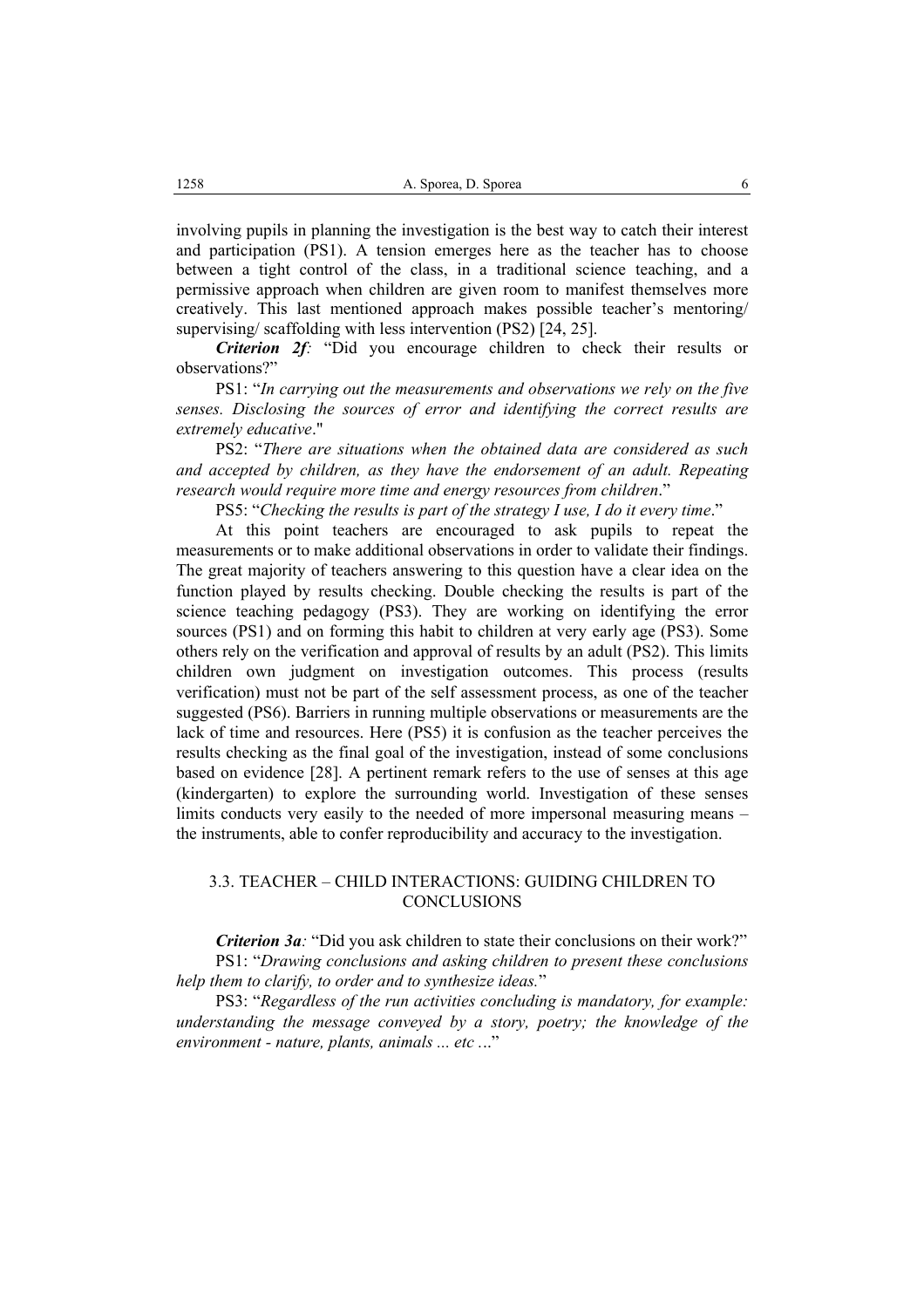At his stage, the teacher has to ask pupils to draw conclusions of their work, not only to report some observations or differences between some conditions. All participants value the educative importance of presenting the results of an activity and concluding on its outcomes. All results, good or not so good, are sources of knowledge and occasions to learn (PS6). Only two respondents from six are able to distinguish between the results and the conclusions of an investigation. It seems that they concentrate on the particular outcome of an experiment, neglecting the importance of the generalizations formulated as conclusions. They are still prisoners of the demonstration, missing the understanding of the research act, the conclusion being the validation or the non-validation of the hypothesis through results, trying to answer questions such as: "What happened?", "Is this what you thought would happened?", "Did anything surprise you?" [25].

*Criterion 3c*: "Did you ask children to compare their conclusions with their predictions?"

 PS1: "*Children enjoy a lot to discover that their assumptions match the*  results. Initially, they might be disappointed when the results do not match the *hypothesis. By assisting them to use the false assumption in planning other investigations they become more flexible in accepting their errors as something natural, and this can be the starting point to another activity*."

 PS2: "*In the case we are running some complex experiments when pupils were asked to apply a broad range of skills, knowledge and abilities, I think it is better to focus on the activities we are engaged in, being less important for me the hypothesis formulated at the beginning of the work*."

 PS3: "*It is obvious because often a study can start from an idea suggested by the teacher or already known to children and, at the end, another idea emerges, and it is important for children to be aware of the difference existing between the two situations*."

The teacher has to make a connection between the hypothesis and the results, asking pupils to compare the two situations. Asked that way, most of the teachers establish a straightforward link between inputs (predictions, hypothesizes) and outcomes, developing in this way some process skills such as: "interpreting the evidences and drawing conclusions" [24]. There still exists the confusion between results and conclusions (PS1, PS5). There is even an opinion (PS2) that the hypothesis is less important than the process (demonstration, experiment) during the research work. Nevertheless, a discrepancy between the conclusions and predictions can constitute a new challenge, a new beginning (PS3).

*Criterion 3d:* "Did you ask children to give reasons or explanations for what they found?"

PS1: "*Connections between what children already know and the new acquisitions are very important. Long-term memory relies on them*."

PS5: "*Reasoning, arguments concerning the answers, explanations, comparing the results are also part of my strategy. I stimulate children in doing this*."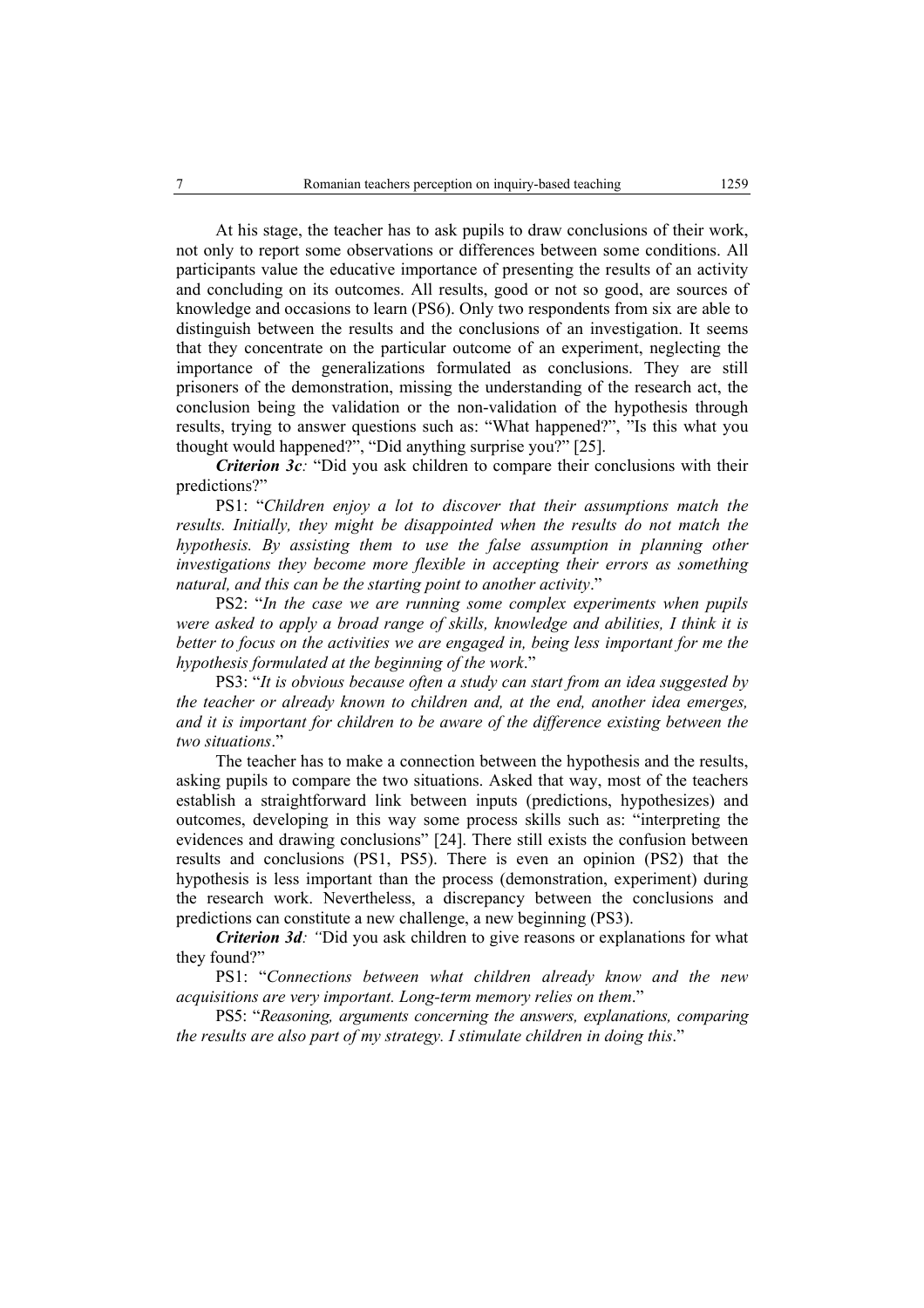The teacher must involve children in providing explanations and not just simply refer to what they observed. With only one exception (PS5) all teachers offered answers with no connection to the question. They seem to miss the importance of explanation associated to the obtained results. They are not trained to look behind the apparent facts and figures. May be they simply are not able to establish a causal connection between cause and effects. Looking for explanations can lead to alternative solutions [28].

*Criterion 3f:* "Did you help children to identify new or remaining/ further questions?"

PS1: "*Especially for children it is extremely important to establish connections between what they already know and what they just discovered. Children make very easily further links between the newly discovered information and what they would like to learn more about, thus enabling the teacher to plan new activities according to children interests*."

PS6: "*In preschool this is very difficult to apply*."

The teacher has to investigate if children are able to find new points of interest in the carried investigation. The question seems to be a difficult one as focusing on new aspects of the investigations is hardly to deal with at early ages (PS6). The idea of making connections between past knowledge and the newly acquired information (PS1) is valuable for IBSE implementation, it represents an opportunity to "create links between events having a common explanation" [24].

#### 3.4. PUPILS ACTIVITIES: CARRYING OUT INVESTIGATIONS

*Criterion 4a*: "Did children pursue questions that they identified as their own, even if introduced by you?"

PS1: "*Often I rephrase children's ideas and ask them to confirm if I understood correctly what they wanted to say*."

PS6: "*The* s*ense of ownership in formulating questions is less developed at this age*."

Children have to be able to express in their own words what their intentions are, in order to prove the ownership of the ideas. Pupils' capabilities to promote own ideas are limited at pre-school level. In order to express openly their ideas children need the assurance that they will not be blamed for wrong answers and that they will receive the deserving respect [27]. Such an attitude will not restrict their expression. "Rephrasing" children statements help the communication and overcome their inhibitions [27].

*Criterion 4b*: "Did children make predictions based on their ideas?"

PS1: "*Often their arguments are very funny, but nevertheless they are arguments ... I like their assumptions that capture the essence of a phenomenon in a few words. In a way, it is reinvention of the wheel, without any claim for the copyright*."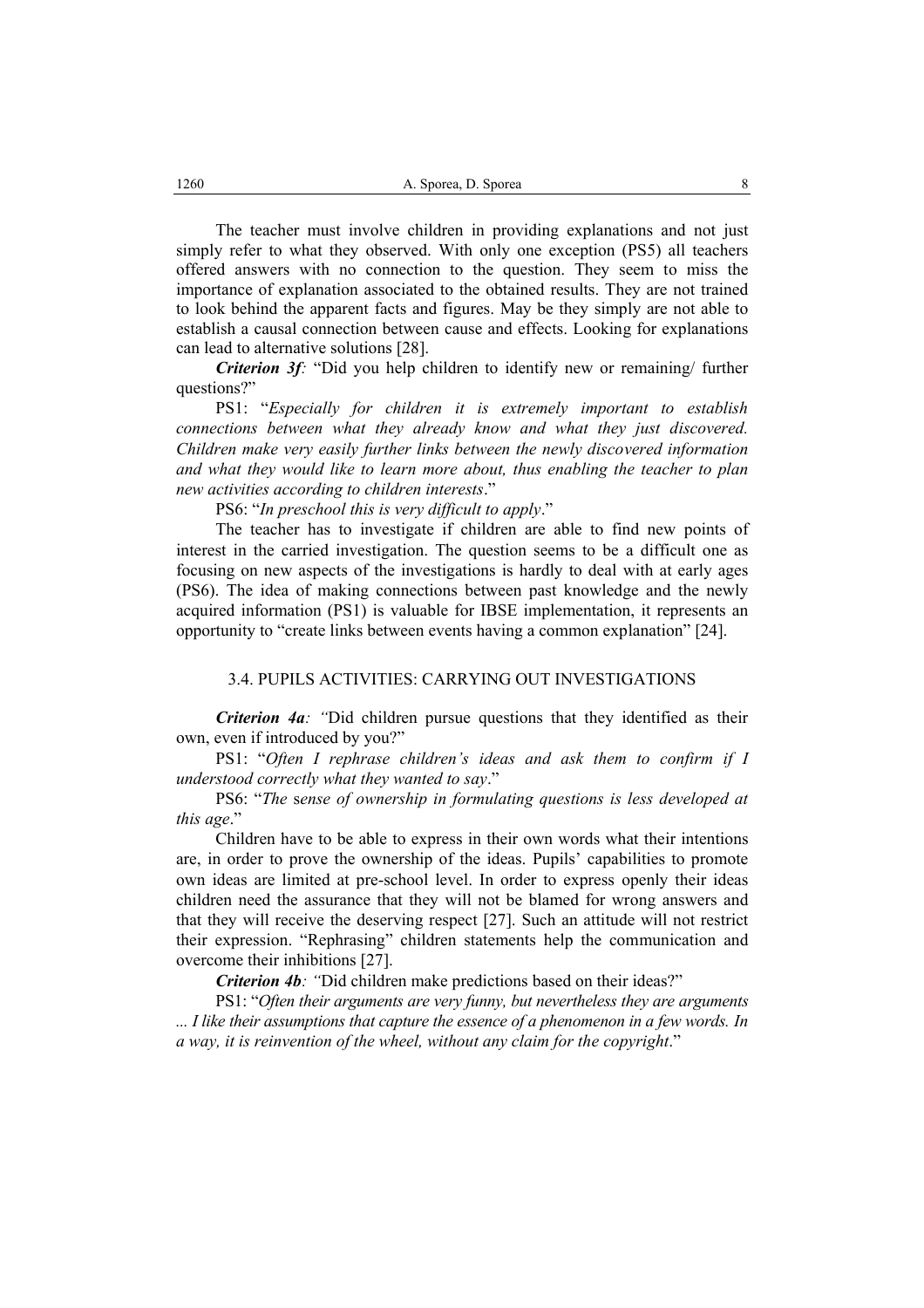When making a prediction, children have to be able to offer some sort of explanation, to prove that they thought about the issue under discussion. Stating explanations and predictions are major abilities associated to inquiry [25, 28]. Developing predictions is related to problem-finding. Studies on 2 and 4 grade kindergartners indicate their capability to set up a path to an open research problem. "Students who selected their own problem, are more likely to be involved into research" [29].

*Criterion 4c: "*Did children take part in planning the investigation?"

PS1: "*Sometimes because of the lack of time or because we try to minimize material consumption, we propose (in most situations) the work plan.* 

PS3: "Children can actively participate in planning activities, we often *scheduling these activities considering their interest and novelties they want to learn, the additional questions they addressed*."

PS6: "*Any proposed investigation plan, even if it is not proposed by children, arouses curiosity*."

It is not mandatory for the children to propose their own plan for the investigation, it is important that they understand and comment on a proposed plan. Most of the teachers involved into the study agreed that pupils' contribution in planning the investigation is crucial. Even very young children can be attracted in this process, if the teacher has the ability to raise their interest and dialogs with them. Repetitive, more or less routine sequences of operations can be easily programmed by youngsters (PS1). The major driving force into this demarche is their curiosity and readiness to learn (PS3, PS6). The teacher has to train pupils to "think ahead", starting from the sketch of an activity plan, assisting them in expressing in advance what they intend to do [24].

*Criterion 4e: "*Did children carry out their own investigation?"

PS1: "*There are clear differences between demonstration and hands-on activity. Demonstration in pre-school is used sometimes as a starting point for further investigations carried out by children. Demonstrations can trigger children's interest on a particular activity.*"

PS2: "*Depending on the availability of prior information and materials to be used, I favor individual study as a mean of learning, with long lasting effects*."

Teachers have to consider if children use various resources (measurement results, data from their observations, information obtained from books or other sources) in their investigations. PS1 noticed very well the difference existing between a demo session and a personal experience as it is carried out by the child based on his / her own efforts, supported by his/ her skills and capabilities. This remark is very important as far as in most situations at pre-school investigations type activities are very few, all the acquired knowledge being passed through demonstrations. In this way, child contribution to his / her scientific education relys on the observation of an experiment. Two of the participants to the survey mentioned their interest towards individual investigation/ observation at the beginning of the lesson (PS2, PS3).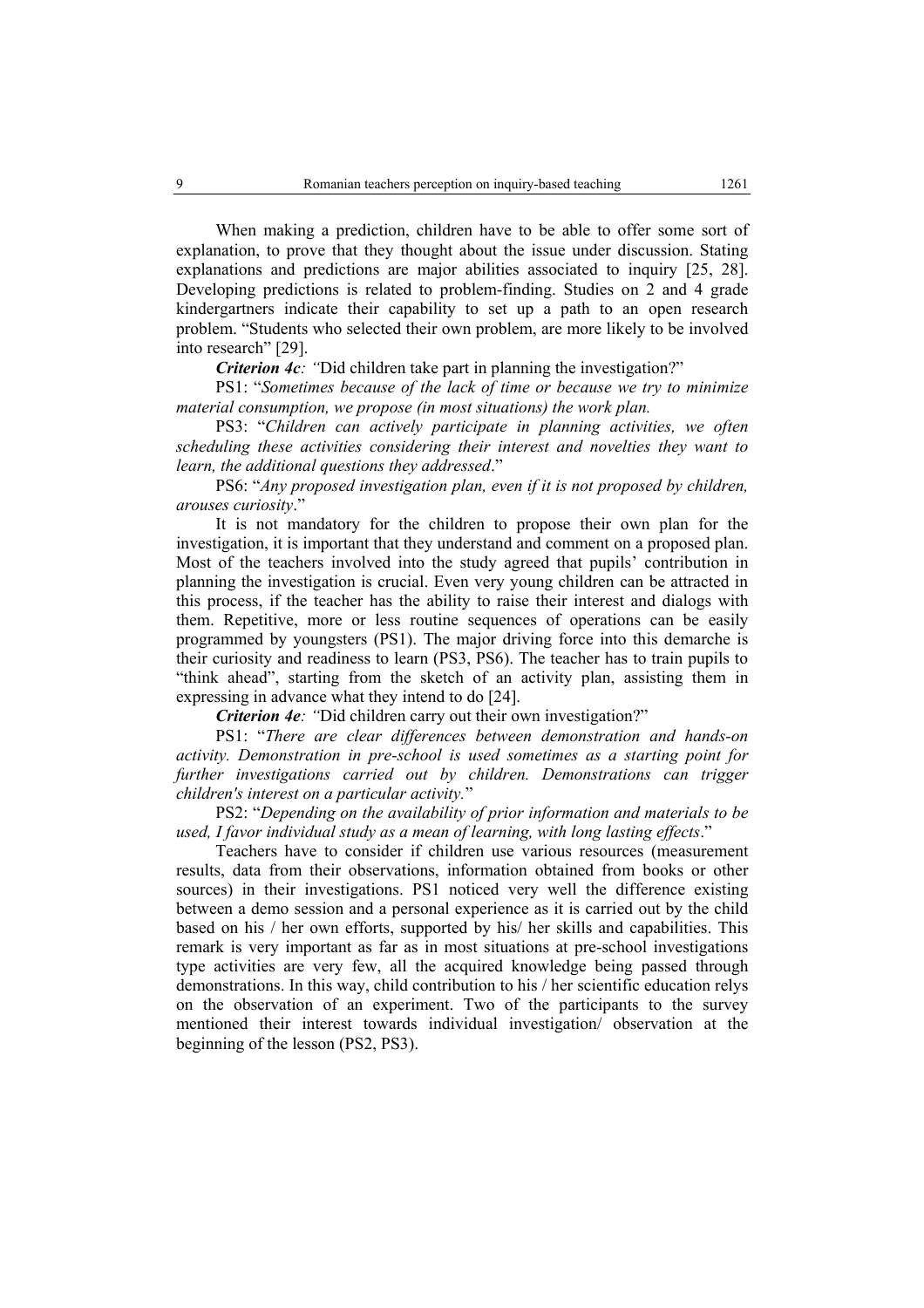*Criterion 4f. "*Did children gather data using methods and sources appropriate to their inquiry question?*"* 

PS1: "*Pupils in pre-school do not know to read and, even if they do, they are not able to handle too long information and / or requiring a rich and complex vocabulary.*"

PS3: "*In some situations, children collect data on a subject we have to discuss with the entire group*."

Teachers have to consider if children use various resources (measurement results, data from their observations, information obtained from books or other sources) in their investigations. For the group age under discussion, teachers have difficulties in understanding the meaning and role of appropriate methods and (re)sources needed for an investigation, and for these reasons, their answers are out of topic (PS1, PS2, PS3). The selection of methods and the resources to be used is an essential part of the investigation planning process [24, 25].

*Criterion 4g*: "Did the data gathered by children enable them to test their predictions?"

PS1: "*It is very important to correlate the measured data or observations to the initial hypothesis and to the original question. Children need to keep in mind throughout the investigation what they are doing, why they do this, and what they want to know.*"

PS6: "*Under the guidance of the teacher, these assumptions can be checked*."

Teachers have to answer the question: "Are the collected data significant for the investigation children are doing?" Most of the respondents' answers fulfill the expectations at this point. They proved to be able to correlate the activities they are running with the scope of the investigation. It is a very good point for them that they do not follow only the procedure but are concerned about the way the results/ measurements/ observations support the demonstration they planned. In any case, two of them (PS4, PS6) underlined the necessity that teacher supervise children acts, by guiding them. It is a valuable achievement considering the age of the pupils involved. Children have to learn from early age that real scientific research means not only observation, measurements, comparison but also data collection and handling in a structured manner as sometime major "breakthroughs in science are made in the analysis of carefully collected data" [25].

*Criterion 4h: "*Did children consider their results in relation to the inquiry question?"

PS1: "*Sometimes they are disappointed when they did not get the expected results or results similar to those of their peers. When they understand that these results lead to important conclusions their good mood comes back.*"

PS5: "*If you insist on this matter: yes. I am trying every time to get them used to it*."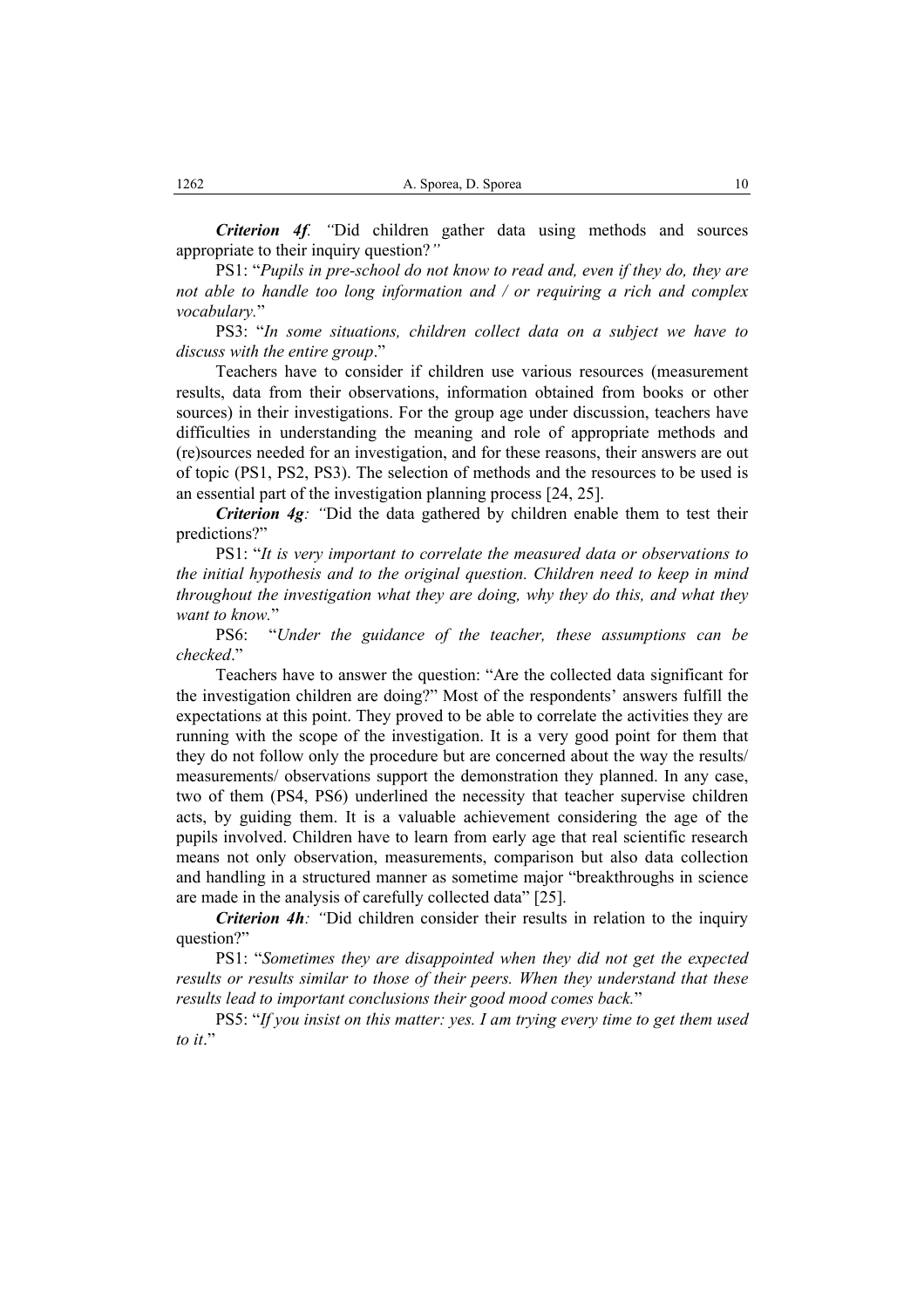Children have to use, during discussions or presentation of results, the evidence obtained through the investigation in supporting their predictions. Justifications provided by PS1 in relation to results out of children expectations as being valuable information which can offer an inside view on the process and can locate mistakes or misunderstandings prove her having a good intuition of the investigations principles. Bad results do not mean a failure; they can lead to new opportunities for research and clarifications. As it concerns PS6 response probably a better approach would be to make pupils aware of the relation results-investigated problem. The same teacher brings into discussion another important term of IBSE: evidence. In scientific research, evidence is the cornerstone of the understanding the investigated subject and its internal relations and interactions. Despite of the important role played by evidence in scientific demonstrations, studies indicated that, generally, science teaching practice offer few opportunities to students to understand the importance of this tool and to practice its use [30]. Use of evidence is considered as one of the basic abilities to be developed in relation to IBSE [28].

*Criterion 4i*: "Did children try to give explanations of their results?"

PS1: "*Explanations offered by children are full of charm. I think that in some*  instances children's explanations often catch the essence of a problem and it *happens to hear some solutions I did not consider before.*"

PS2: "*I encourage them to identify the causes of variations of results recorded by different individuals or at different time intervals*."

PS6: "*Usually, the results they obtain do not have an explanation or the explanation is a simple one: "This should be.*"

 Teachers have to look for proves that children have explanations for their findings, based on previous or acquired knowledge. At this question teachers seem to miss the essence of the problem. They do not confer enough importance to explanations of the results. It might be because of the age of their students, not being able to articulate sound explanations. In any case, teachers have to concentrate on this issue as far as an experiment run under inquiry circumstances does not represent a demonstration, a show; it has to offer support to some conclusions backup by appropriate explanations, "explanations which are ways to learn about what is unfamiliar by relating what is observed to what is already known" [28]. In this approach, explanations are bridges from known towards the knowledge to be discovered, bridges built by the learner himself. IBSE principles require children to formulate explanations starting from evidences obtained during the experiment and to continue their research activity by examining alternative explanations [28].

### 3.5. PUPILS ACTIVITIES: GUIDING CHILDREN TO SHARE IDEAS

*Criterion 5a*: "Did you encourage children to make group drawings, posters, or models of what they produced?"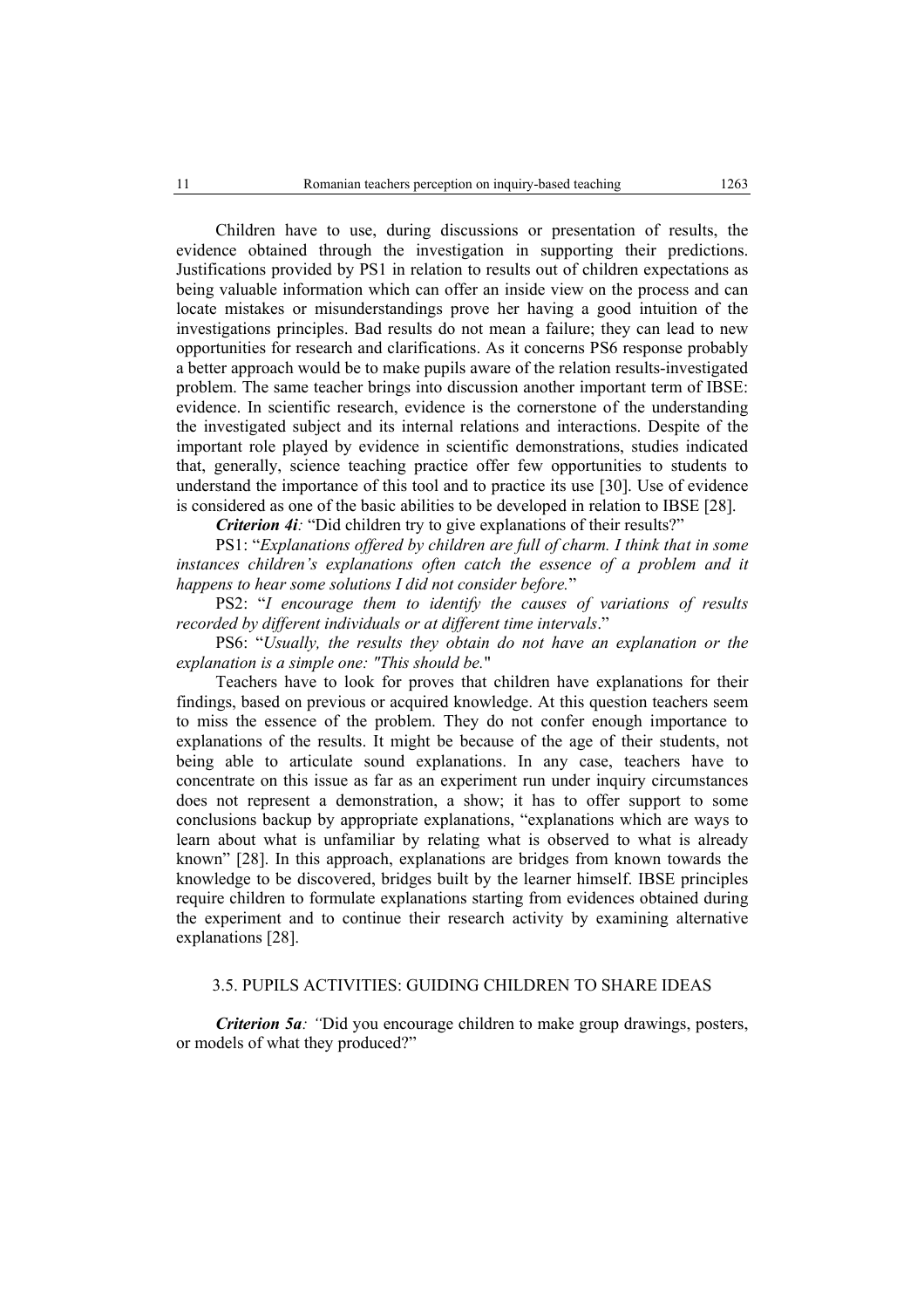PS1: "*Writing, drawing, or preparing graphical schematic representations of the task steps or of the measurements results help children to draw conclusions and to present these conclusions.*"

PS3: "*In some cases, working in groups to prepare a model, various works, etc. is beneficial.*"

The teacher has to bring together children to develop some common product by sharing ideas (PS1, PS3) [27]. Group work and cooperative learning set the basic of children "cognitive, social and affective development" [31]. Hence, early age training on these approaches is relevant for pupils' future response to science learning.

*Criterion 5b: "*Did you take notice of children's ideas and encourage children to do the same?"

PS1: "*Different views of children can be discussed considering them of equal importance; no answer is less valuable than the others. Children need to understand that we are learning from mistakes.*"

PS3: "*Encouraging children has to be permanent because it increases selfconfidence and makes them feel useful*."

Under this criterion it is important to evaluate the question "Does the teacher use children words to underline their ideas, without ranking the answers?" Not ranking answers, accepting all statements (PS1), treating equally all children participating to a debate (PS5) are the key factors in supporting the development of self-confidence (PS3), self-determination, self-motivation [32].

*Criterion 5d:* "Did you encourage children to listen to each other?"

PS1: "*Each one is speaking on his / her turn. If you want to be listened you have to listen to others; it is one of the rules we observe*."

PS3: "*Learn the mutual respect, listen to be listened to*."

The teacher has to observe that children are speaking one at a time while the others are listening to the speaker. They have to be trained to respect each other (PS1, PS3, PS6).

### 3.6. PUPILS ACTIVITIES: CHILDREN'S RECORDS

*Criterion 6a*: "Did children make a simple record of what they did and found?"

PS1: "*At pre-school level, written records are short, often fragmented, but they are very important for learning working skills, required for this type of activity. Sometimes children show little interest in filling worksheets, but, when they see how important they are in formulating conclusions and during presentations given in front of their colleagues, inconveniences caused by this part of the activity vanish*."

PS6: "*I use records rather than drawings or worksheets.*"

The teacher has to think if there is any individual or group record available on the investigation results (text, drawings, or filled worksheets) [33]. In Romanian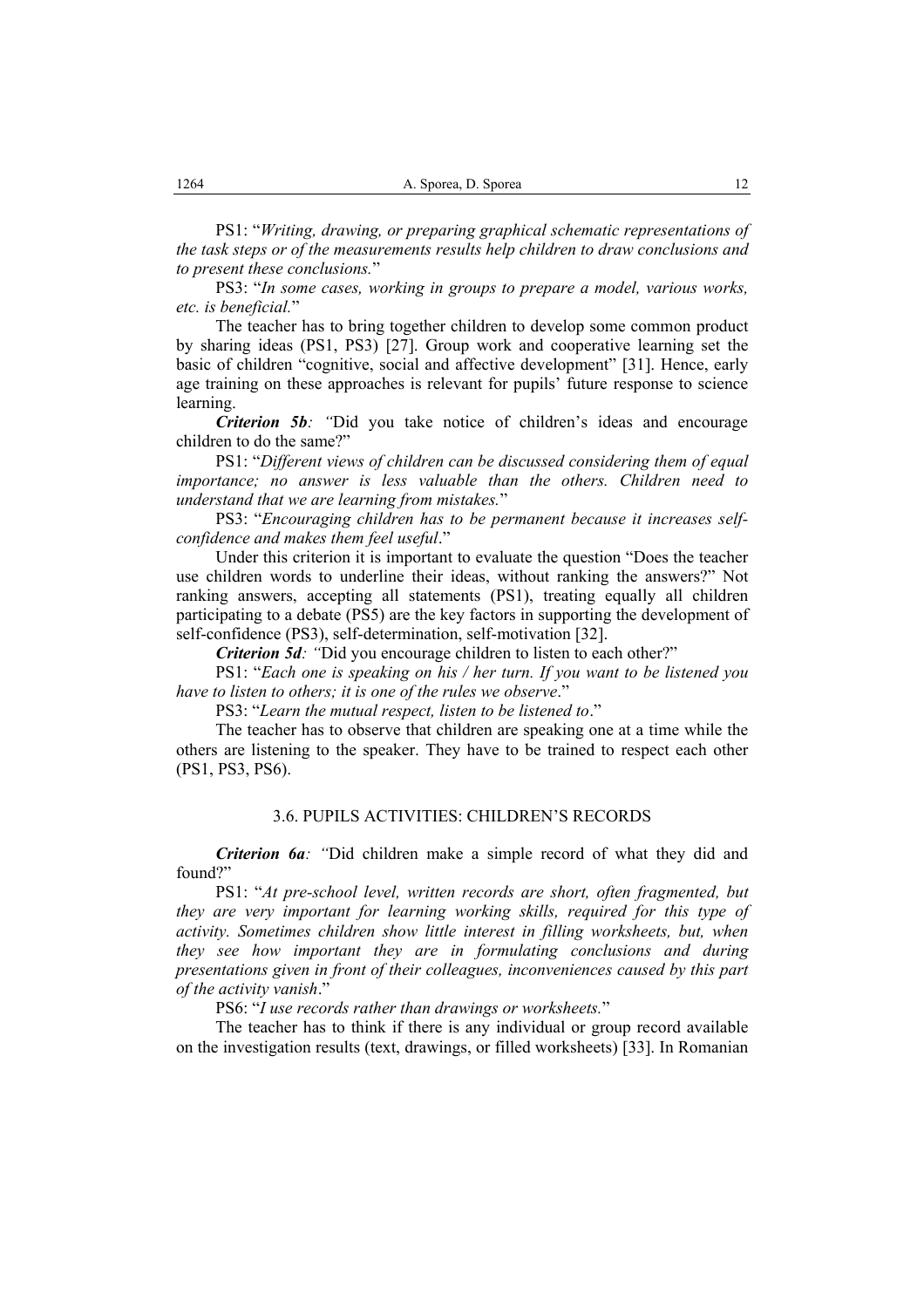kindergartens there is the practice of keeping records and artifacts which prove the results of children work. Teachers are aware of the importance of these evidences in tracking children evolution. Records keeping and reporting have to be usual practice in science teaching [24, 25].

*Criterion 5c:* "Did children share their records of what they did and found with others during reporting to the class?"

PS3: "Each pupil in pre-school can express his/ her views about the *discussed topic, listening to each other and thus they gain a better understanding of the message*."

PS5: "*Children are eager to express their ideas, to show the results*."

The teacher has to observe if children discuss among them and compare results. The educational process has to include the development of social and communication skills, starting from the pre-school level, communication being part of the science process skills (PS1, PS3, PS5) to be supported through IBSE [19, 20, 22, 23].

### **4. DISCUSSIONS AND CONCLUSIONS**

Romanian pre-school teachers, educators in kindergartens, run their science teaching activities starting from children own ideas, helping them to formulate in their own words the problem identified as being of interest for investigation, encouraging them to ask questions. Their children are guided to make predictions on problems to be further investigated and to plan these activities. Pupils are trained to check the results of the observations carried out or the measurements done. In most of the situations, children are asked to formulate conclusions on their work, and compare these conclusions with the predictions made. By the end of the day, pupils try to verbalize some explanation regarding the outcomes. Pupils' dialog, group work and results sharing are supported. More than 80 % of the participants gave an answer to questions related to these issues. Surprisingly, about 40 % of the participants were not able to provide reasonable answers in relation to children involvement in planning and carrying out their personal investigations, selecting methods and resources to be used, or gathering data on the purpose to verify hypothesizes. It seems that pre-school teachers are reluctant to involve children in such activities. 50 % of the participants have difficulties in assisting children to identify additional questions to be answered, to offer some explanations on the results obtained, to make systematic record on their findings. The most problematic issue to understand and to apply in science classes seems to be the education of pupils to derive predictions on investigations outcomes starting from their own ideas, which in fact is the key to the creative children interaction with the surrounding environment. Over 70 % of the asked teachers are not accustomed with this practice.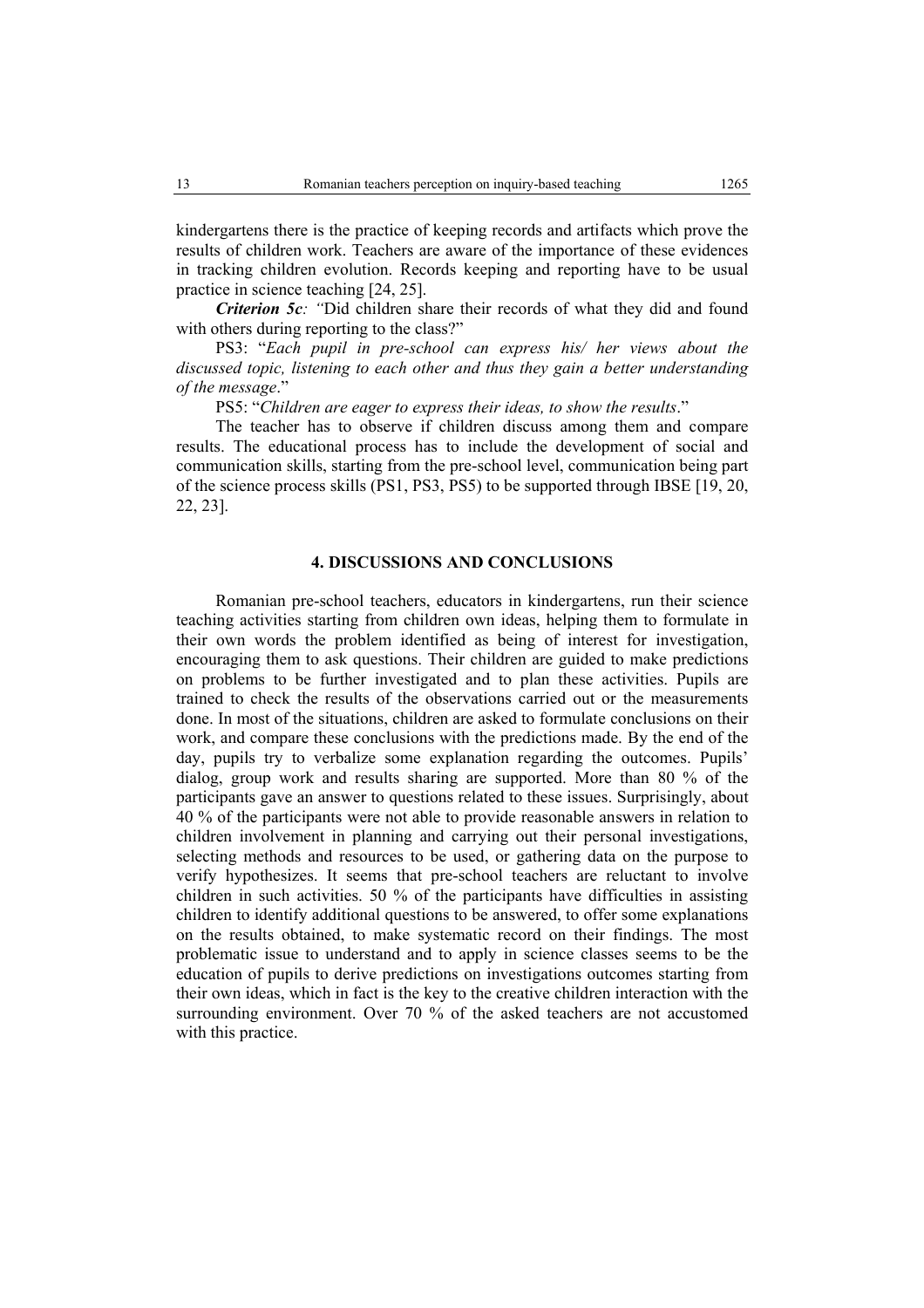The results of the study are promising considering the fact that none of the teachers involved in the survey was previously trained systematically in running IBSE classes. Nevertheless, some major deficiencies were localized. Most of the pre-school teachers are not able to follow in their demarche during science lessons the basic steps of an inquiry: identifying the problem, formulating a hypothesis, planning and experiment by selecting methods and resources, collecting data, interpreting the results based on evidences, providing conclusions and presenting them to an audience [24, 25, 28]. Often, teachers do not realize the difference between results and conclusions, are not aware about the importance of evidences in clarifying a problem and do not ask children to formulate explanations. The records in science learning miss the importance they deserve. A natural continuation of this research has to be the organization of training course and demo sessions in order to foster inquiry tailored to early education. These could be a good opportunity to clarify the methodology and to offer practical examples of IBSE implementation. Curriculum changes and development of training aids for science teaching have to accompany these efforts. Teachers perceive as limitations in the implementation of IBSE practice in pre-school education the lack of time and resources and the age of pupils. Some times they pay tribute to their old fashioned approach in science teaching, as they try to control too much the investigations development.

*Acknowledgments*. The authors acknowledge the financial support of the Romanian Executive Agency for Higher Education, Research, Development and Innovation Funding (UEFISCDI) for this study, through the grant no 223/ 2012, project "Inquiry-Based Education in Science and Technology: i-BEST".

#### REFERENCES

- 1. R. D. Anderson, *Reforming science teaching: What research says about inquiry*, J. Sci. Teach. Edu., **13**, *1*, 1–12 (2002).
- 2. J. D. Bransford, M. S. Donovan, *Scientific Inquiry and How People Learn,* in How Students Learn: Science in the Classroom, J. D. Bransford, M. S. Donovan, Eds., National Academy Press, Washington, D.C., 2005, pp. 397–420.
- 3. B. A. Crawford, *Learning to teach science as inquiry in the rough and tumble of practice*, J. Res. Sci. Teaching, **44**, *4*, 613–642 (2007).
- 4. Committee on Development of an Addendum to the National Science Education Standards on Scientific Inquiry Center for Science, Mathematics, and Engineering Education, *Inquiry and the National Science Education Standards, A Guide for Teaching and Learning*, National Academy Press, Washington, D.C., 2000.
- 5. I. Hardy, B. Kloetzer, K. Moeller, B. *Sodian, The analysis of classroom discourse: elementary school science curricula advancing reasoning with evidence*, Educational Assessment, **15**, 197–221 (2010).
- 6. J. Dewey, *Experience and education*, Kappa Delta Pi, Indianapolis, 1938.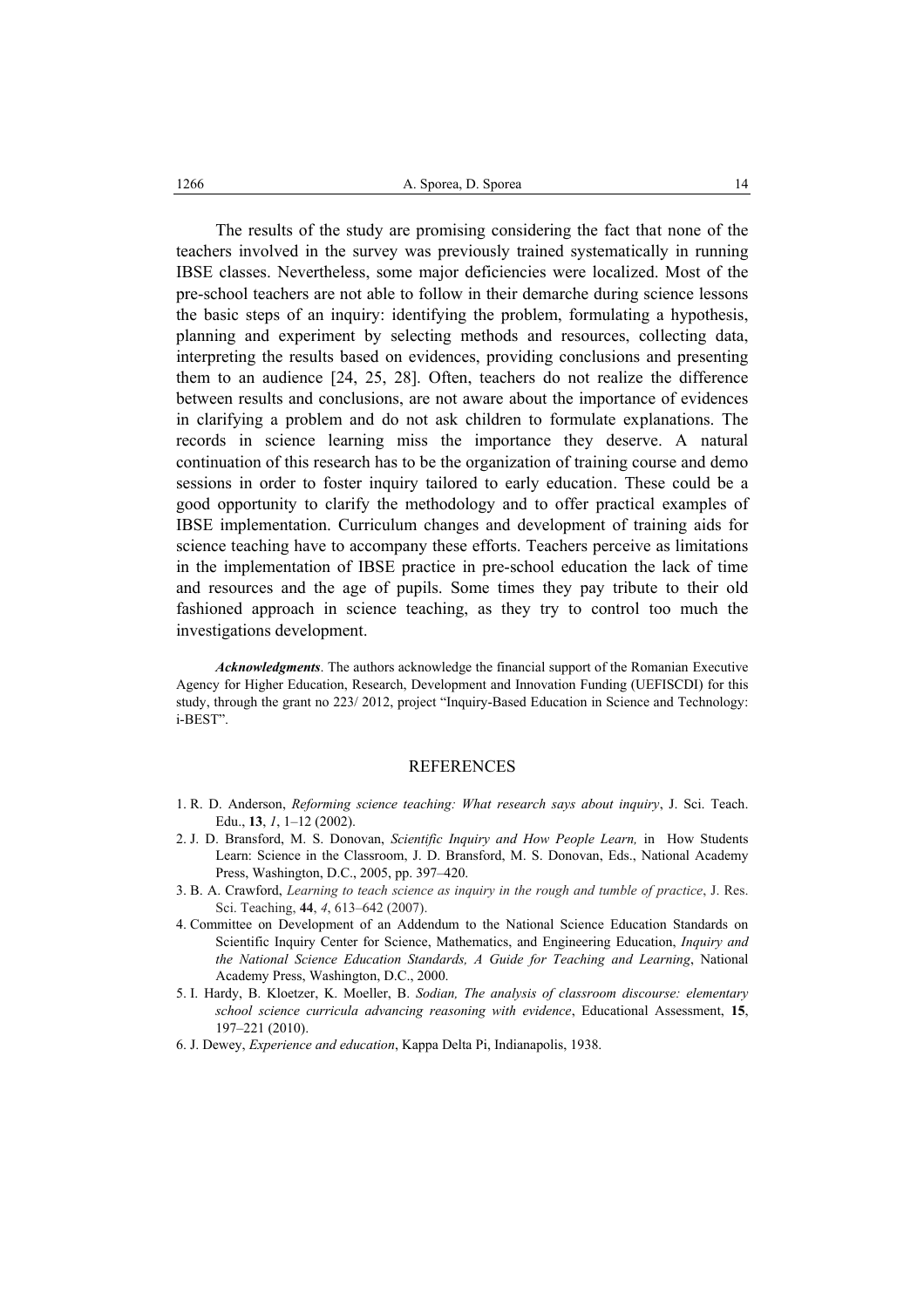- 7. J. Piaget, *The psychology of intelligence*, Routledge, New York, 1950.
- 8. L.S. Vygotskii, *Mind in society: the development of higher mental processes*, Harvard University Press, Cambridge, MA, 1978.
- 9. F. Iofciu et al., *Studying advanced science concepts using constructivist strategies in middle and high school,* Rom. Rep. Phys. **65,** 591 (2013).
- 10. L. Dinescu et al., *The approach of teaching and learning scanning electron microscope in high school using virtual experiments*, Rom. Rep. Phys., **63**, 557 (2011).
- 11. I. Stoica et al., *Concept maps, a must for the modern teaching-learning process*, Rom. Rep. Phys., **63**, 567 (2011).
- 12. G. Maftei et al., *Teaching atomic physics in secondary school with the Jigsaw technique*, Rom. Rep. Phys., **64**, 1109 (2012).
- 13. C. Kuncser et al., *Computer assisted methods in teaching basics of magnetism at high school level*, Rom. Rep. Phys., **64**, 1119 (2012).
- 14. S. Moraru et al., *Educational software applied in teaching and assessing physics in high schools*, Rom. Rep. Phys., **63**, 577 (2011).
- 15. A. Samarapungavan, H. Patrick, P. Mantzicopoulos, *What kindergarten students learn in inquirybased science classrooms*, Cognition and Instruction, **29**, *4*, 416–470 (2011).
- 16. W. Harlen, J. E. Allende, *Teacher professional development in pre-secondary school Inquiry-Based Science Education (IBSE)*, Fundación para Estudios Biomédicos Avanzados, Santiago, 2009.
- 17. B. A. Crawford, *Embracing the essence of inquiry: New roles for science teachers*, J. Res. Sci. Teach., **37**, *9*, 916–937 (2000).
- 18. B. K. Hamre, R. C. Pianta, M. Burchinal, S. Field, C. Hill, J. LoCasale-Crouch, J. T. Downer, C. Howes, K. LaParo, C. Scott-Little, *A course on effective teacher-child interactions: Effects on teacher beliefs, knowledge, and observed practice*, American Educational Res. J., **49**, *1*, 88–123 (2012).
- 19. L.M. Gejda, D.J. LaRocco, *Inquiry-based instruction in secondary science class: A survey of teacher practice*, Research paper presented at the 37<sup>th</sup> annual Northeast Educational Research Association Conference, Kerhonkson, NY, October, 2006.
- 20. \*\*\* http://www.fibonacci-project.eu/.
- 21. Susana Borda Carulla (Editorial coordinator), *Tools for Enhancing Inquiry in Science Education*, Editorial coordinator; http://www. fibonacci-project.eu/, section "Resources for implementing inquiry", 2012.
- 22. \*\*\* http://education.inflpr.ro/ro/IBEST.htm.
- 23. R. Driver, E. Guesner, A. Tiberghien (Eds.), *Children's ideas in science*, Open University Press, Berkshire, 1985.
- 24. W. Harlen, A. Qualter, *The teaching of science in primary school*, Routledge, Oxon, 2007.
- 25. K.K. Lind, *Exploring science in early education*, Delnar Cengage Learning, Clifton Park, NY, 2005.
- 26. W.S. Carlsen, Language and science learning, in Handbook of research on science education, S.K. Abell, N.G. Lederman (Eds.), Routledge, Mahwah, 2007, 57–75.
- 27. W. Harlen, *Inquiry in science education*; http://www.fibonacci-project.eu/, section "Resources for implementing inquiry", 2013.
- 28. National Research Council, *Inquiry and the National Science Education Standards: A guide for teaching and learning*, National Academy Press, Washington, D.C., 2000.
- 29. A.J. Starko, *Taching problem finding to elementary students: views from the trenches*, in *Inquiry in education*, Vol. II, B.M.Shore, M.W. Aulls, M.A>B> Delcourt (Eds.), Lawrence Erbaum Associates, New York, 2008, pp. 47–63.